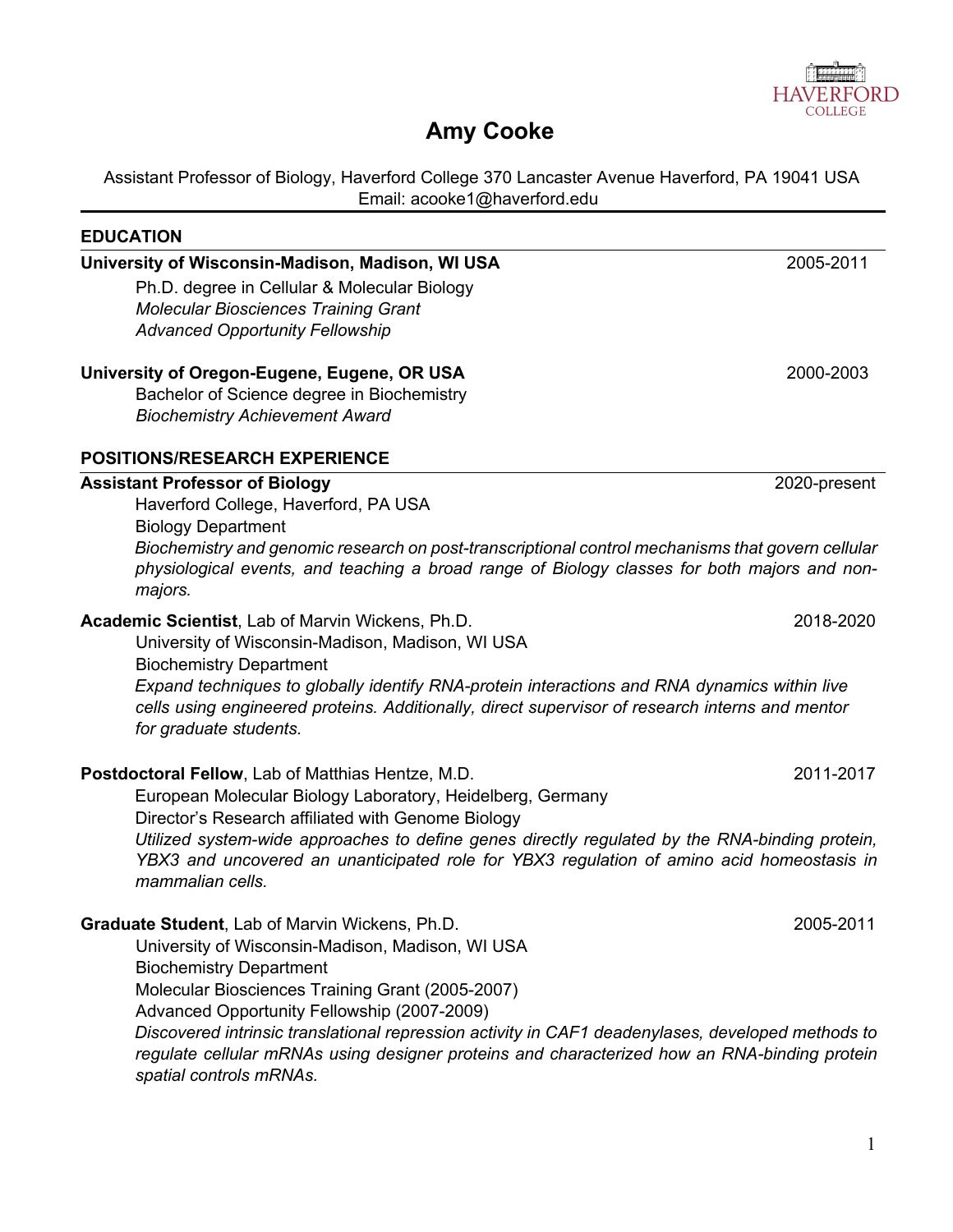# **Undergraduate Student**, Lab of Alice Barkan, Ph.D. 2000-2003 2000-2003

University of Oregon-Eugene, Eugene, OR USA Institute of Molecular Biology Women in Physical Sciences Fellow (2002-2003) *Studied the crosstalk between the chloroplast and nucleus to understand the role of nuclear encoded proteins in splicing chloroplast encoded group II introns.* 

#### **GRANTS AUTHORED IN SUPPORT OF RESEARCH**

2021 PI; Faculty Research Grant; "Investigating protein interactions that have consequences for disease"; **\$5500**

### **PUBLICATIONS**

**Cooke A**, Schwarzl T, Huppertz I, Mantas P, Alleume AM Huber W, Krijgsveld J, and Hentze MW. (2019) The RNA-binding protein YBX3 controls amino acid levels by regulating SLC mRNA abundance. *Cell Rep.*  27(11), 3097-3106.

*https://twitter.com/CellReports/status/1138868626063335432*

Holzer K, Ori A, **Cooke A**, Roessler S, DiGuilio AL, Drucker E, Andres-Pons A, Eiteneuer E, Breuhahn K, Glavy JS, SchirmacherP, Beck M, Singer S. (2019) Translational control by and repression of Nup155 are integral parts of the p53 pathway in liver cancer. *Nat Commun*. 10, 2147

Zhang Y\*, **Cooke A\***, Wickens M, Sheets MD. (2013) Bicaudal-C spatially controls translation of vertebrate maternal mRNAs. *RNA* 19, 1575-82.

Friend K, Campbell ZT, **Cooke A**, Kroll-Conner P, Wickens M and Kimble J. (2012) A conserved PUF/Ago/eEF1A ternary complex attenuates translation elongation. *NSMB* 19, 176-83. *Faculty of 1000: https://f1000.com/prime/13491994*

**Cooke A\***, Prigge A\*, Opperman L, Wickens M. (2011) Targeted translational regulation using the PUF scaffold. *PNAS* 108, 15870-15875.

*Faculty of 1000: https://f1000.com/prime/13302956* 

**Cooke A**, Prigge A, Wickens M. (2010) Translational repression by deadenylases. *J Biol Chem.* 285, 28506-13.

Watkins KP\*, Kroeger TS\*, **Cooke A\***, Williams-Carrier RE, Friso G, Belcher SE, van Wijk KJ, Barkan A. (2007) A ribonuclease III domain protein functions in group II intron splicing in maize chloroplasts. *Plant Cell* 19, 2606-23.

Ostersetzer O, **Cooke A**, Watkins KP, Barkan A. (2005), Crs1, a chloroplast group II intron splicing factor, promotes intron folding through specific interactions with two intron domains. *Plant Cell* 17, 241255.

*\* Indicates a co-first author.* 

#### **HONORS**

| Molecular Biosciences Training Grant                           | 2005-2007 |
|----------------------------------------------------------------|-----------|
| <b>Advanced Opportunity Fellowship</b>                         | 2007-2009 |
| Honorable mention for NSF Graduate Research Fellowship Program | 2005      |
| Biochemistry Achievement Award from the University of Oregon   | 2003      |
| Women in Physical Sciences Scholarship                         | 2002-2003 |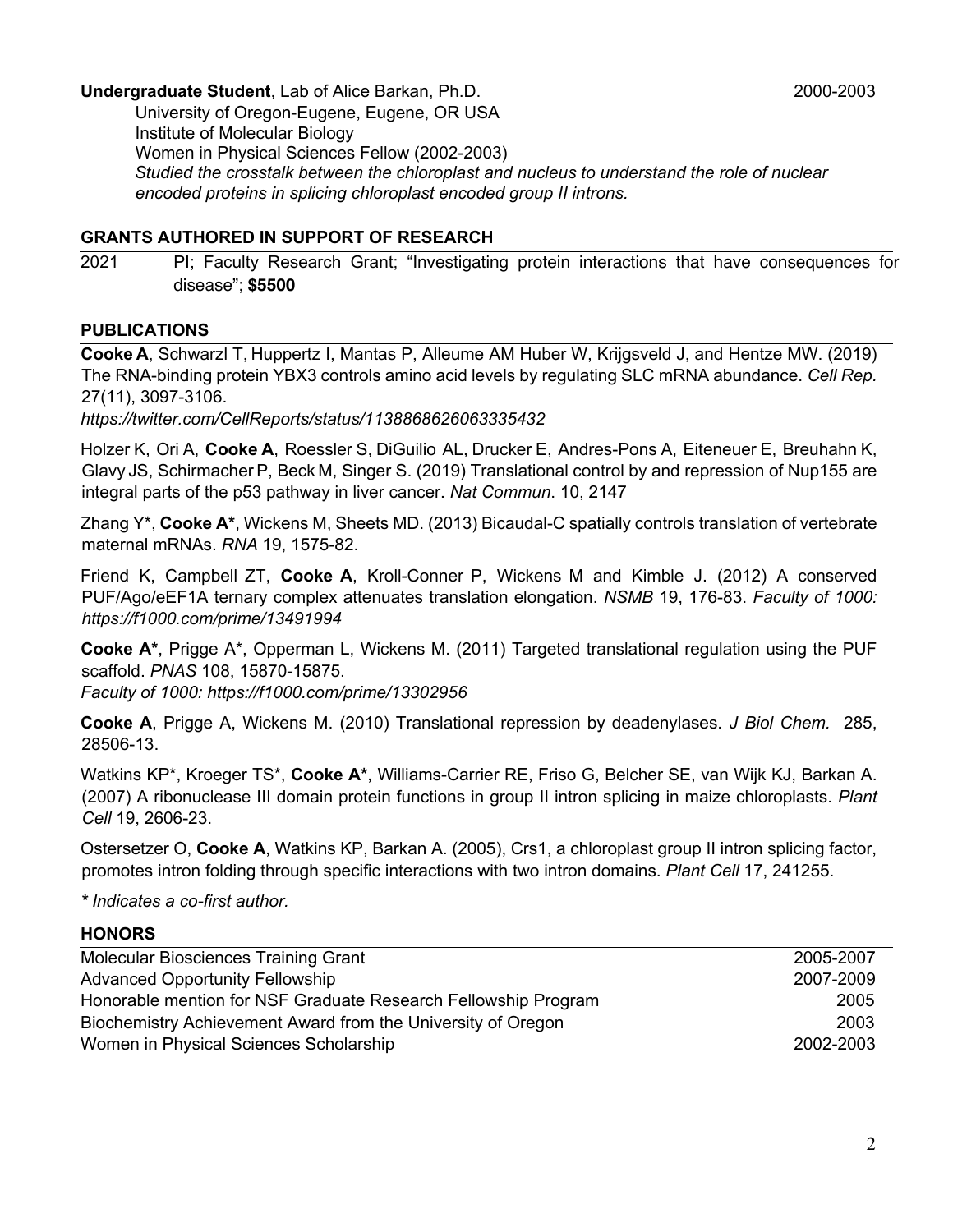# **TEACHING AND MENTORING**

#### **Teaching**

#### **Haverford College, Haverford, PA USA**

BIOL300: Advanced lab in Biology "Superlab" (Fall 2020) BIOL201: Introduction to Biology; Molecules, Cells and Organisms (Spring 2021) BIOL417: Senior Research Tutorial in Molecular Genomics/Biochemistry (2020 – 2021) BIOL380: Independent Study in Biology at Haverford (1 student; 2020 – 2021) BIOL495: Crafting an Inclusive Biology Curriculum: Student Research, Mentorship and Communication (Fall 2020)

#### **European Molecular Biology Laboratory, Heidelberg Germany**

Graduate student practical instructor for the RNA & DNA Biology Module (2012-2017)

#### **Mentoring**

# **Prospective Senior Thesis Mentees**

Max Elliot HC '22 Jeremy Lavietes HC '22 Isabella Johnson HC '22 William Skipper HC '22 William Vostreis HC '22

#### **Current Summer Student Mentees**

Justin Adler HC '22 Silina Awad HC '22 Max Elliot HC '22 Isabella Johnson HC '22

#### **Former Senior Thesis Mentees**

Amalia Axinn HC '21 (High Honors in Biology) Alice Youle HC '21 (Irving Finger Prize in Biology recipient) Charith Wijeyesekera HC '21 (Irving Finger Prize in Biology recipient) Zachary Bressman HC '21 (Honors in Biology)

#### **Research Intern** 2019-2020

Alexandra J Kershner, B.S.

Project: Expanding RNA-tagging techniques to characterize protein-RNA complexes.

#### **Visiting Doctoral student** summer 2015

Marcelo Perez-Pepe (Leloir Institute Foundation)

Project: Charactering the role of enzymes in translational control mechanisms.

#### **Undergraduate student** 2007-2010

Andrew Prigge Project: Developing an improved tool to dissect developmental processes.

#### **PROFESSIONAL SERVICES AND AFFILIATIONS**

Reviewer for the following peer reviewed journals: *FEBS Letter*, *Bioscience Reports*, *Biomolecules* Poster Judge at American Indian Science and Engineering Society (AISES) National Conference (2020) Member of Society for Advancement of Chicanos and Native Americans in Science (SACNAS) University of Wisconsin Chapter (2018-2020)

Member of RNA Society (2007 – present)